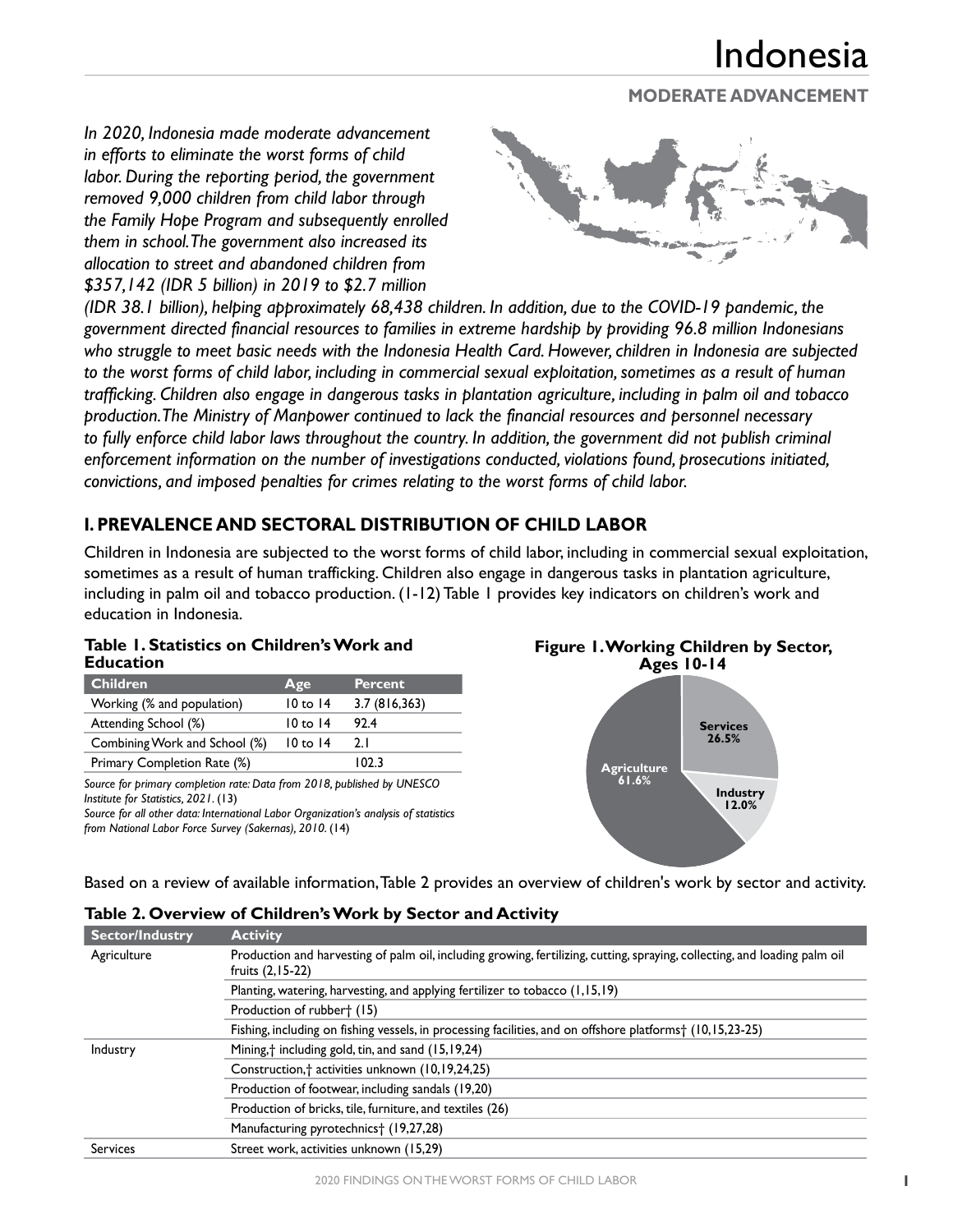## **MODERATE ADVANCEMENT**

| Sector/Industry                            | <b>Activity</b>                                                                                                                                                            |
|--------------------------------------------|----------------------------------------------------------------------------------------------------------------------------------------------------------------------------|
| <b>Services</b>                            | Garbage scavenging† (3)                                                                                                                                                    |
|                                            | Horse jockeying (15,30-32)                                                                                                                                                 |
|                                            | Domestic work (10,15,19)                                                                                                                                                   |
| Categorical Worst<br>Forms of Child Labor‡ | Use in illicit activities, including forced begging and the sale, production, and trafficking of drugs, each sometimes as a<br>result of human trafficking (9,12,19,33,34) |
|                                            | Forced domestic work and fishing, sometimes as a result of human trafficking (9,10,12,15,19,23)                                                                            |
|                                            | Commercial sexual exploitation, including use in the production of pornography, sometimes as a result of human<br>trafficking (9-12, 15, 19)                               |

#### **Table 2. Overview of Children's Work by Sector and Activity (Cont.)**

† Determined by national law or regulation as hazardous and, as such, relevant to Article 3(d) of ILO C. 182.

‡ Child labor understood as the worst forms of child labor *per se* under Article 3(a)–(c) of ILO C. 182.

The COVID-19 pandemic has delayed government reporting on key child labor statistics during the reporting period. (10) The Ministry of Women Empowerment and Child Protection's 2019 Indonesian Children Profile report, with data on child laborers between ages 10 and 17, is the most recent source of government child labor data. However, data are still missing for child laborers ages 5 through 10. (35)

Children are subjected to forced domestic work and commercial sexual exploitation, particularly in Batam and Jakarta, as well as Bali, Bandung, Bogor, Surabaya, and Medan. Abroad, children, mostly girls, are also subjected to forced domestic work and commercial sexual exploitation, primarily in Malaysia, Taiwan, and the Middle East. (4,10,12,15,25) During the reporting period, Indonesia closed its borders to foreign tourists and limited domestic tourism due to the pandemic. Many destinations reliant on tourism have faced economic hardship, raising the risk of the worst forms of child labor for those without an economic safety net. (15,25)

The National Commission of Indonesian Child Protection (KPAI), IOM, JARAK—a network of NGOs focused on child labor issues, and other child protection NGOs conducted a survey between September and October 2020 to determine the impact of the pandemic on child workers. The survey consisted of 160 children working in 9 provinces and 20 cities, and found that 15.8 percent of children were engaged in street work; 31.6 percent were subjected to the worst forms of child labor, including commercial sexual exploitation; and 15.8 percent were engaged in domestic work. (15,36)

Children working in tobacco farming—especially in the provinces of East Java, Central Java, and West Nusa Tenggara—are exposed to pesticides, work long hours, and work in extreme heat. (1,5,15,37,38) Children working on agricultural plantations, including palm oil, coffee, and rubber plantations, collect fallen palm fruitlets and plants, and spray toxic herbicides. (2,6,17,39,40) Children are often recruited by family members to help adult palm oil laborers meet harvest quotas, which sometimes results in children working long hours into the night or dropping out of school. (15,16,18,21,22) Children also work as horse jockeys and face a number of health and safety hazards, including risk of bone injuries and fatal falls. In addition to safety concerns, participation in horse racing may impact school attendance. (30-32)

Although the Act on National Education System mandates free education, research indicates that schools impose additional fees on students to cover school activities and educational items. (41) These added expenses may hinder students' ability to attend school. (19) Refugee children, and Indonesian children without proper birth documentation or a government-sponsored identification card, face a barrier to accessing education, as education is only accessible by citizens. (42-44) The government has an online application system as an alternative to applying at population registry offices to help Indonesian children obtain birth documentation more quickly so they can attend school. (43,45)

## **II. LEGAL FRAMEWORK FOR CHILD LABOR**

Indonesia has ratified all key international conventions concerning child labor (Table 3).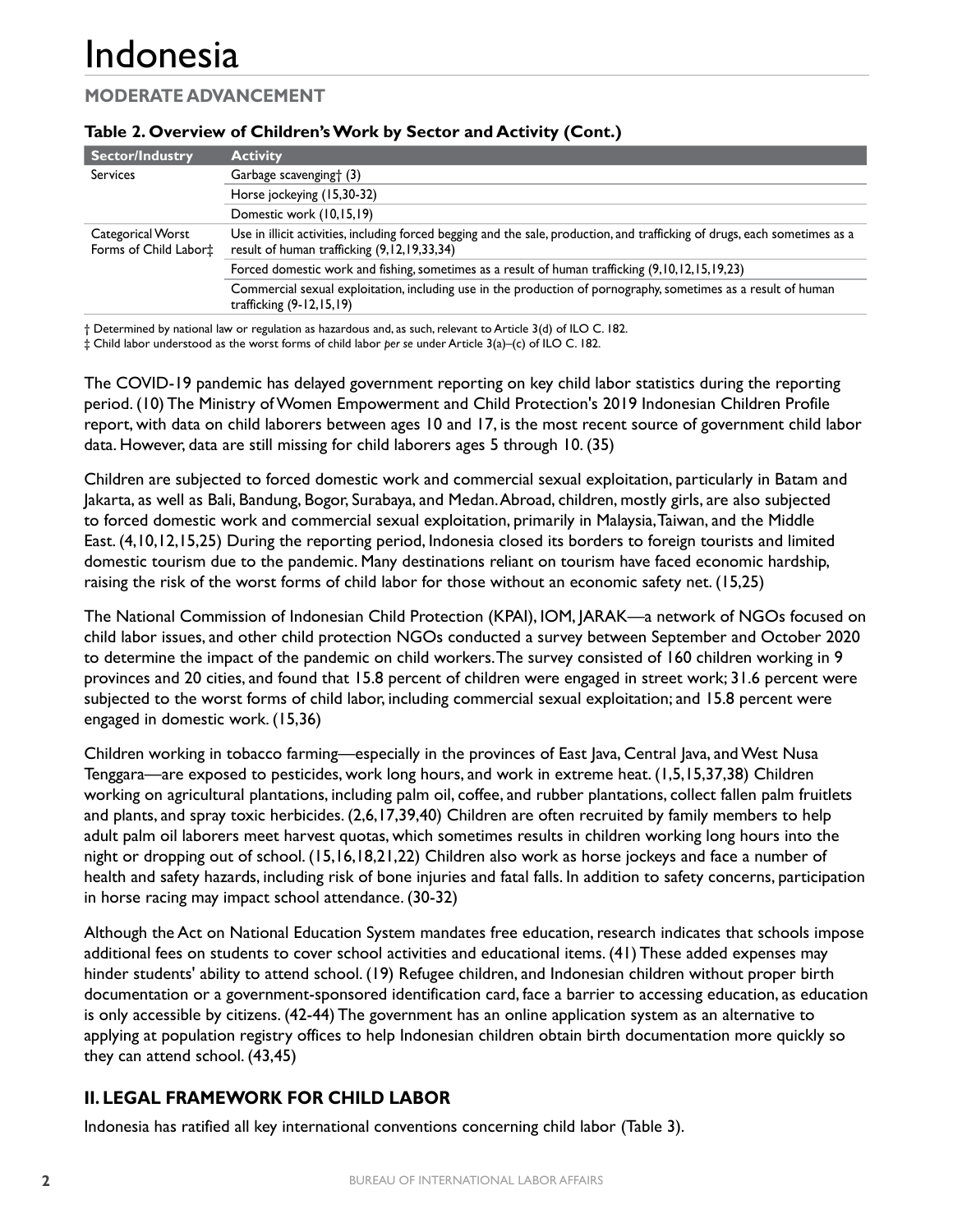## **MODERATE ADVANCEMENT**

#### **Table 3. Ratification of International Conventions on Child Labor**

| <b>Convention</b>                                                                          | <b>Ratification</b> |
|--------------------------------------------------------------------------------------------|---------------------|
| ILO C. 138, Minimum Age                                                                    |                     |
| ILO C. 182, Worst Forms of Child Labor                                                     |                     |
| UN CRC                                                                                     |                     |
| UN CRC Optional Protocol on Armed Conflict                                                 |                     |
| UN CRC Optional Protocol on the Sale of Children, Child Prostitution and Child Pornography |                     |
| Palermo Protocol on Trafficking in Persons                                                 |                     |

The government has established laws and regulations related to child labor (Table 4). However, gaps exist in Indonesia's legal framework to adequately protect children from the worst forms of child labor, including insufficient prohibitions against child trafficking.

#### **Table 4. Laws and Regulations on Child Labor**

|                                                                                                   | <b>Meets</b>                             |     |                                                                                                                                                                                                                                                                                                                                               |
|---------------------------------------------------------------------------------------------------|------------------------------------------|-----|-----------------------------------------------------------------------------------------------------------------------------------------------------------------------------------------------------------------------------------------------------------------------------------------------------------------------------------------------|
| <b>Standard</b>                                                                                   | <b>International</b><br><b>Standards</b> | Age | <b>Legislation</b>                                                                                                                                                                                                                                                                                                                            |
| Minimum Age for Work                                                                              | Yes                                      | 15  | Law on the Ratification of ILO C. 138; Article 69 of the Manpower Act (46,47)                                                                                                                                                                                                                                                                 |
| Minimum Age for Hazardous<br>Work                                                                 | Yes                                      | 8   | Article 74 of the Manpower Act; Article 2 of Ministerial Decree No. 235 (47,48)                                                                                                                                                                                                                                                               |
| <b>Identification of Hazardous</b><br>Occupations or Activities<br><b>Prohibited for Children</b> | Yes                                      |     | Annex F of Ministerial Decree No. 235: Jobs that Jeopardize the Health, Safety,<br>or Morals of Children (48)                                                                                                                                                                                                                                 |
| Prohibition of Forced Labor                                                                       | Yes                                      |     | Article 74 of the Manpower Act; Articles 1–6 and 17 of the Law on the<br>Eradication of the Criminal Act of Trafficking in Persons; Article 83 of the Law<br>on Child Protection (47,49,50)                                                                                                                                                   |
| Prohibition of Child Trafficking                                                                  | No                                       |     | Articles 1–6 and 17 of the Law on the Eradication of the Criminal Act of<br>Trafficking in Persons; Article 83 of the Law on Child Protection (49,50)                                                                                                                                                                                         |
| Prohibition of Commercial<br>Sexual Exploitation of Children                                      | Yes                                      |     | Article 74 of the Manpower Act; Articles 81–82 of the Law on Child Protection;<br>Section 3 of the Law on the Ratification of the Rights of the Child Optional<br>Protocol on the Sale of Children, Child Prostitution, and Child Pornography;<br>Articles 4-12 and 37 of Law on Anti-Pornography; Article 297 of the Penal<br>Code(47,50-53) |
| Prohibition of Using Children<br>in Illicit Activities                                            | Yes                                      |     | Article 74 of the Manpower Act; Articles 67, 78, and 89 of the Law on Child<br>Protection (47,50)                                                                                                                                                                                                                                             |
| Minimum Age for Voluntary<br><b>State Military Recruitment</b>                                    | Yes                                      |     | Article 28 of Law No. 34/2004 on the Indonesian National Armed Forces (54)                                                                                                                                                                                                                                                                    |
| Prohibition of Compulsory<br>Recruitment of Children by<br>(State) Military                       | Yes                                      |     | Article 28 of Law No. 34/2004 on the Indonesian National Armed Forces (54)                                                                                                                                                                                                                                                                    |
| Prohibition of Military<br>Recruitment by Non-state<br><b>Armed Groups</b>                        | Yes                                      |     | Article 3(d) of Law No. 9/2012 on Ratifying the Optional Protocol to the<br>Convention on the Rights of the Child on the Involvement of Children in Armed<br>Conflict (55)                                                                                                                                                                    |
| Compulsory Education Age                                                                          | Yes                                      | 15  | Article 48 of the Law on Child Protection; Articles 6 and 34 of the Act on the<br>National Education System (41,50)                                                                                                                                                                                                                           |
| Free Public Education                                                                             | No                                       |     | Articles 12, Section 2(b), and 34 of the Act on the National Education<br>System (41)                                                                                                                                                                                                                                                         |

The legislature has yet to pass the Domestic Workers Protection Bill. This bill outlines the circumstances under which children ages 15 through 17 can perform non-hazardous domestic work, including requiring parental permission to execute the work contract and prohibiting work at night. (9,56,57) However, the bill has made it into the government's 2021 Priority List of National Legislation. (45)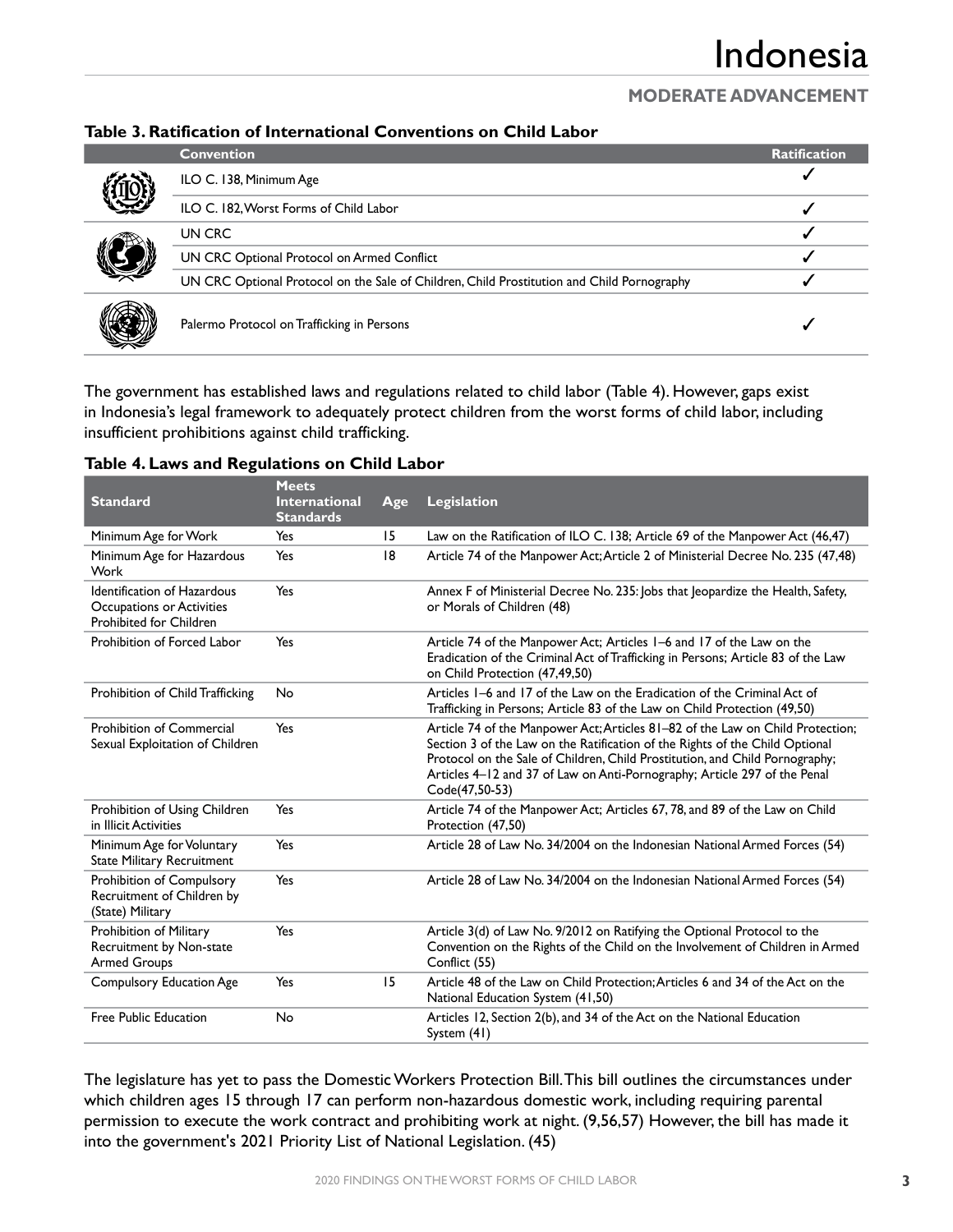## **MODERATE ADVANCEMENT**

Indonesia's prohibitions against child trafficking are inconsistent with international law because the Law on the Eradication of the Criminal Act of Trafficking in Persons requires a demonstration of threats, the use of force, or coercion to be established for the crime of child trafficking. (49,50) However, judicial officials at the national and provincial level continued to assert that the law implicitly established that force, fraud, or coercion were not required to constitute child sex trafficking and that this, therefore, was not a barrier in successfully prosecuting and obtaining convictions in child sex trafficking cases. (12,58)

Although Indonesia does specify the conditions in which light work may be undertaken and limit the number of hours for light work, it does not list activities in which light work may be permitted. The types of hazardous work prohibited for children also do not cover horse jockeying, a type of work in which there is evidence that Indonesian children are exposed to physical dangers. (48) In addition, Article 12, Section 2(b) of the Act on the National Education System permits schools to charge fees. While the Act on the National Education System provides for free basic education, the Act also requires students to pay prescribed fees unless those fees are waived. (41)

## **III. ENFORCEMENT OF LAWS ON CHILD LABOR**

The government has established institutional mechanisms for the enforcement of laws and regulations on child labor (Table 5). However, gaps exist within the operations of enforcement agencies that may hinder adequate enforcement of their child labor laws.

| <b>Organization/Agency</b>                                                                                                                                           | <b>Role</b>                                                                                                                                                                                                                                                                                                                                                                                                                                                                                                                                                                                                                                                                                        |
|----------------------------------------------------------------------------------------------------------------------------------------------------------------------|----------------------------------------------------------------------------------------------------------------------------------------------------------------------------------------------------------------------------------------------------------------------------------------------------------------------------------------------------------------------------------------------------------------------------------------------------------------------------------------------------------------------------------------------------------------------------------------------------------------------------------------------------------------------------------------------------|
| Ministry of Manpower,<br>Directorate General of Labor<br>Development and Supervision<br>and Directorate of Norms<br>Supervision of Women and Child<br><b>Workers</b> | Enforces the country's labor laws through labor inspections and formulates policies, standards, norms,<br>guidelines, and mechanisms on labor inspections. Provides information to employers on child labor laws<br>and regulations, and works with law enforcement officials to prosecute child labor violators. (59) Refers<br>children found during inspections to the local Women's Empowerment and Family Planning Body or to the<br>Integrated Service Center for Empowering Women and Children for appropriate social services. In the<br>case of the Directorate of Norms Supervision of Women and Child Workers, receives complaints of child<br>labor by telephone, fax, or e-mail. (43) |
| National Police, including Women<br>and Children's Service Unit                                                                                                      | Conduct inspections and raids, and make arrests in response to crimes, including those related to the<br>worst forms of child labor. (8)                                                                                                                                                                                                                                                                                                                                                                                                                                                                                                                                                           |

**Table 5. Agencies Responsible for Child Labor Law Enforcement**

#### *Labor Law Enforcement*

In 2020, labor law enforcement agencies in Indonesia took actions to combat child labor (Table 6). However, gaps exist within the operations of the Ministry of Manpower (MOM) that may hinder adequate labor law enforcement, including an insufficient number of labor inspectors.

#### **Table 6. Labor Law Enforcement Efforts Related to Child Labor**

| <b>Overview of Labor Law Enforcement</b>                          | 2019                  | 2020                   |
|-------------------------------------------------------------------|-----------------------|------------------------|
| Labor Inspectorate Funding                                        | $$16.7$ million $(8)$ | $$13.5$ million $(15)$ |
| Number of Labor Inspectors                                        | 1,574(8)              | 1,352(15)              |
| Inspectorate Authorized to Assess Penalties                       | No (47,60)            | No (47,60)             |
| Initial Training for New Labor Inspectors                         | Yes $(8)$             | Yes $(15)$             |
| Training on New Laws Related to Child Labor                       | N/A                   | N/A                    |
| <b>Refresher Courses Provided</b>                                 | Yes $(8)$             | Yes $(15, 45)$         |
| Number of Labor Inspections Conducted                             | $16,857$ $(8)$        | $10,007 \pm (15)$      |
| Number Conducted at Worksite                                      | $16,857$ $(8)$        | $10,007 \pm (15)$      |
| Number of Child Labor Violations Found                            | $\mathsf{I}$ (8)      | 0(15)                  |
| Number of Child Labor Violations for Which Penalties Were Imposed | 0(8)                  | 0(15)                  |
| Number of Child Labor Penalties Imposed that Were Collected       | 0(8)                  | 0(15)                  |
| Routine Inspections Conducted                                     | Yes $(8)$             | Yes $(15)$             |
| Routine Inspections Targeted                                      | Yes $(8)$             | Yes $(15)$             |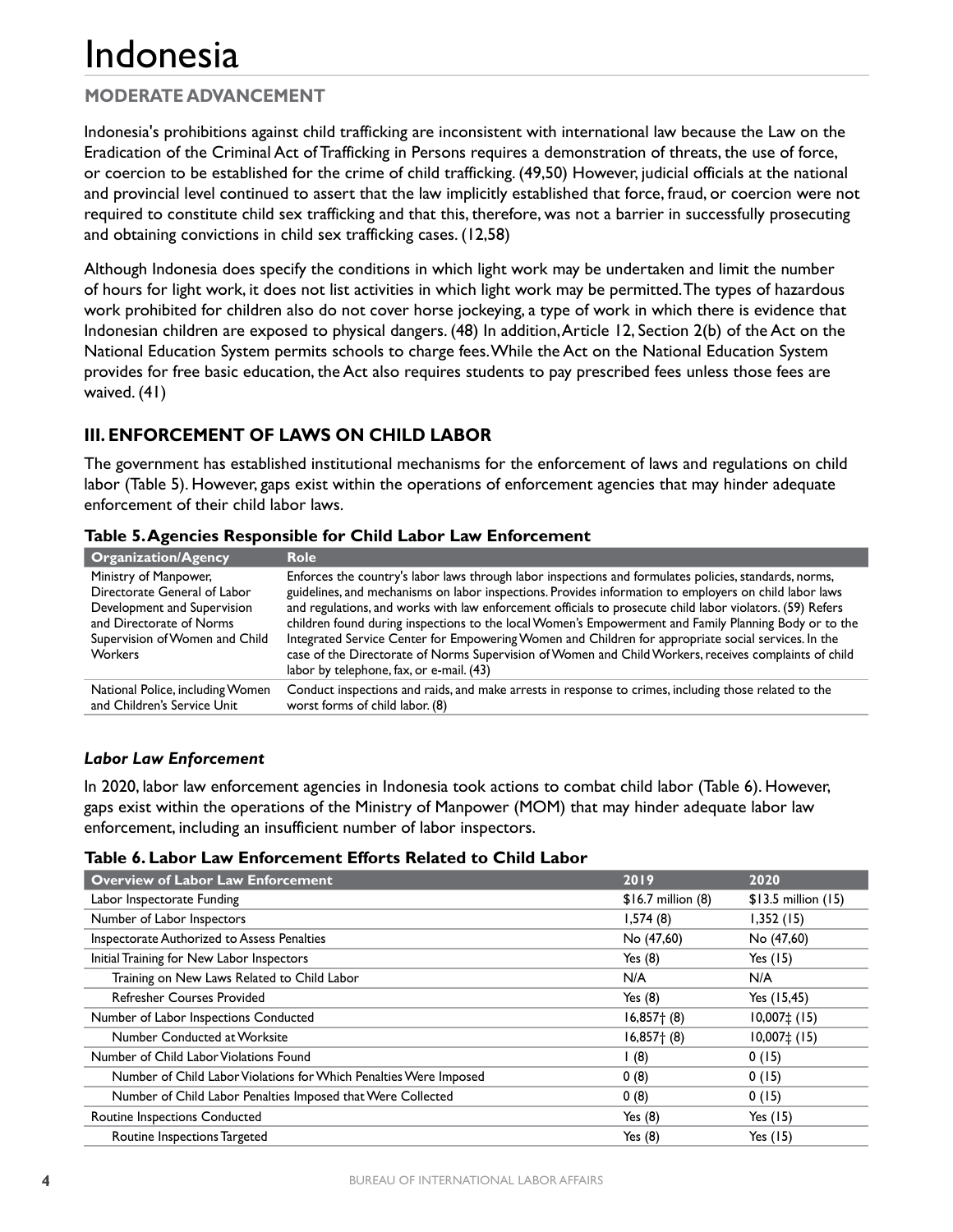## **MODERATE ADVANCEMENT**

| Overview of Labor Law Enforcement                                                  | 2019      | 2020       |  |  |  |
|------------------------------------------------------------------------------------|-----------|------------|--|--|--|
| Unannounced Inspections Permitted                                                  | Yes $(8)$ | Yes $(60)$ |  |  |  |
| Unannounced Inspections Conducted                                                  | Yes $(8)$ | Yes $(15)$ |  |  |  |
| <b>Complaint Mechanism Exists</b>                                                  | Yes $(8)$ | Yes $(15)$ |  |  |  |
| Reciprocal Referral Mechanism Exists Between Labor Authorities and Social Services | Yes $(8)$ | Yes $(15)$ |  |  |  |

#### **Table 6. Labor Law Enforcement Efforts Related to Child Labor (Cont.)**

† Data are from January 2019 to September 2019.

‡ Data are from January 2020 to September 2020.

Between January and September 2020, MOM conducted 10,007 inspections in the formal sector, which included 580 child labor-specific inspections. The majority of these inspections occurred in manufacturing and construction. (15) ILO and MOM officials suspect that additional child labor violations occur, but the government's inability to conduct inspections in the informal sector and an insufficient number of inspectors prevent identification of all child labor violations. (15) Inspectors also lack authority to inspect private farms and homes, in which child labor often occurs. (1,15) Despite this prohibition, the Ministry of Women Empowerment and Child Protection (MoWECP), which coordinates the provision of social services to children, responds to reports of child labor in the informal sector. (20)

Due to budget reprioritizations in response to the pandemic, labor inspection funds decreased from \$16.7 million in 2019 to \$13.5 million in 2020. (15) Officials noted that funds are insufficient to cover office infrastructure, transportation, and fuel for vehicles, which hampered labor inspectors' ability to carry out inspections. (8)

Also due to pandemic-related budget limitations, MOM employed 1,352 labor inspectors in 2020, down from 1,574 labor inspectors the previous year. Officials at MOM disclosed that there are insufficient inspectors to cover the entire country, and MOM continued to employ and rely on community-based monitors and neighborhood chiefs to report incidences of child labor. (15,43) The number of labor inspectors is likely insufficient for the size of Indonesia's workforce, which includes approximately 126 million workers. According to the ILO's technical advice of a ratio approaching 1 inspector for every 15,000 workers in less developed economies, Indonesia would employ about 8,407 labor inspectors. (43)

MOM conducted virtual training for 157 new and existing labor inspectors on laws related to child labor and hazardous labor. (15) Despite institutionalized refresher training, government officials noted that the amount of refresher training was insufficient, given the total number of labor inspectors. (8,56)

As the law in Indonesia treats child labor as a criminal offense, labor inspectorates may initiate investigations for violations related to child labor, which may result in prosecutions and criminal penalties. (47,60) A trial involving a child labor violation in 2019 was still ongoing as of early 2020, and penalties have not been assessed. (15)

#### *Criminal Law Enforcement*

In 2020, criminal law enforcement agencies in Indonesia took actions to combat child labor (Table 7). However, gaps exist within the operations of the criminal enforcement agencies that may hinder adequate criminal law enforcement, including insufficient training for criminal investigators.

| <b>Overview of Criminal Law Enforcement</b>                    | 2019        | 2020         |
|----------------------------------------------------------------|-------------|--------------|
| Initial Training for New Criminal Investigators                | Yes $(8)$   | No (15,45)   |
| Training on New Laws Related to the Worst Forms of Child Labor | Yes $(8)$   | Yes $(15)$   |
| <b>Refresher Courses Provided</b>                              | Yes (58)    | No (15,45)   |
| Number of Investigations                                       | Unknown (8) | Unknown (15) |
| Number of Violations Found                                     | Unknown (8) | Unknown (15) |

#### **Table 7. Criminal Law Enforcement Efforts Related to Child Labor**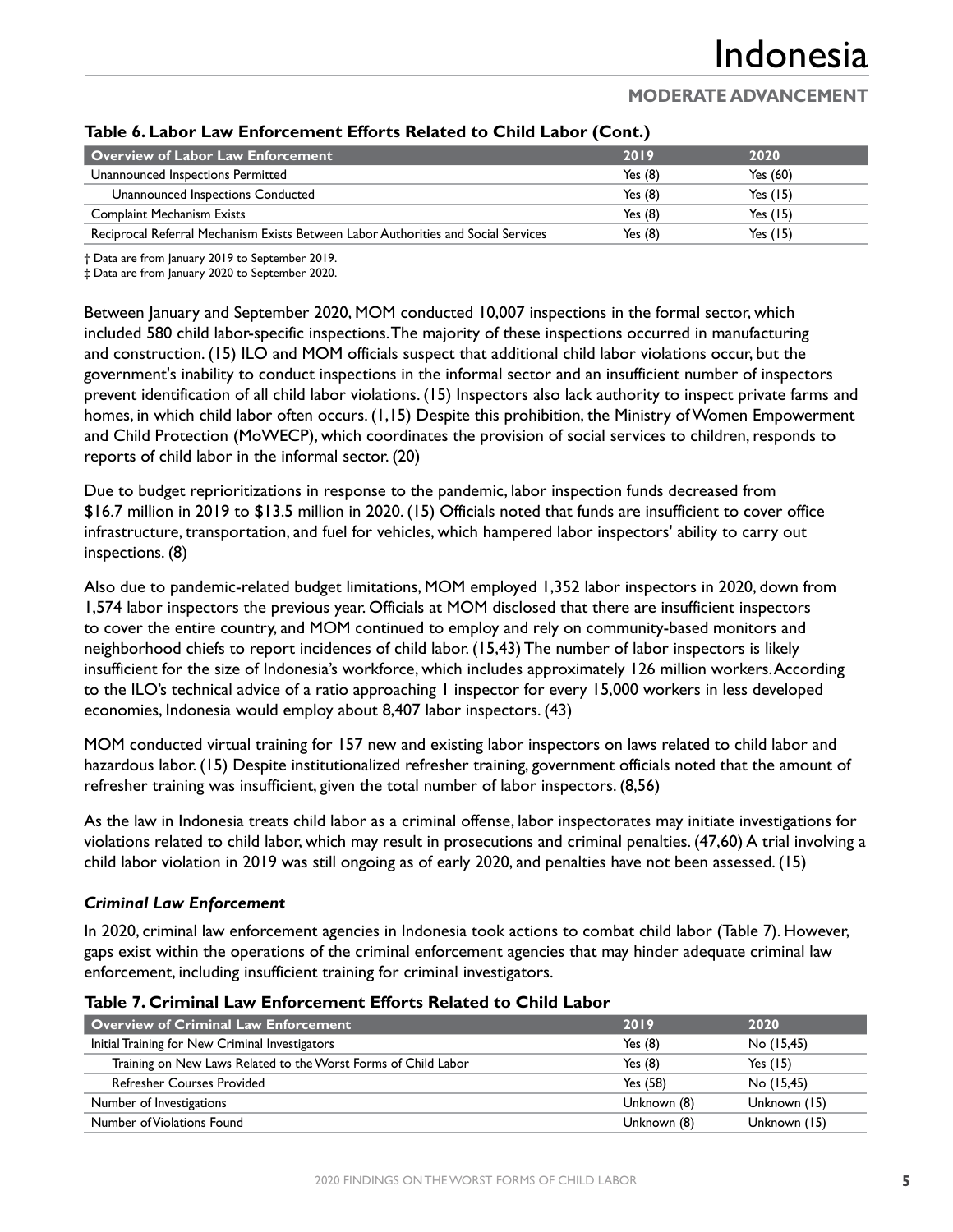## **MODERATE ADVANCEMENT**

| Overview of Criminal Law Enforcement                                                  | 2019        | 2020         |
|---------------------------------------------------------------------------------------|-------------|--------------|
| Number of Prosecutions Initiated                                                      | Unknown (8) | Unknown (15) |
| Number of Convictions                                                                 | Unknown (8) | Unknown (15) |
| Imposed Penalties for Violations Related to the Worst Forms of Child Labor            | Unknown (8) | Unknown (15) |
| Reciprocal Referral Mechanism Exists Between Criminal Authorities and Social Services | Yes $(8)$   | Yes $(15)$   |

#### **Table 7. Criminal Law Enforcement Efforts Related to Child Labor (Cont.)**

Government data on criminal law enforcement efforts specific to child labor, including the number of investigations, violations found, prosecutions initiated, convictions, and imposed penalties are not available, as the government does not have a system to aggregate this information. Child labor cases are investigated by MOM civilian investigators who collect evidence and prepare information that is passed to the Attorney General's Office for subsequent prosecution. (15) In addition, the Indonesian National Police handle investigations regarding child trafficking. (15)

During the reporting period, no child labor training was held for law enforcement due to pandemic-related restrictions and reprioritization of funds. However, the MoWECP and IOM organized four in-person technical guidance sessions on TIP witness and victim handling for members of the Anti-Trafficking in Persons (TIP) Task Force at the national and local levels. (15) Research found training on current child labor-specific regulations to be inadequate. (8)

## **IV. COORDINATION OF GOVERNMENT EFFORTS ON CHILD LABOR**

The government has established mechanisms to coordinate its efforts to address child labor (Table 8). However, gaps exist that hinder the effective coordination of efforts to address child labor, including efficacy in accomplishing mandates.

| <b>Coordinating Body</b>                                                                              | <b>Role &amp; Description</b>                                                                                                                                                                                                                                                                                                                                                                                                                                                                                                                                                                                                                                                                                                                                                                                                                                   |
|-------------------------------------------------------------------------------------------------------|-----------------------------------------------------------------------------------------------------------------------------------------------------------------------------------------------------------------------------------------------------------------------------------------------------------------------------------------------------------------------------------------------------------------------------------------------------------------------------------------------------------------------------------------------------------------------------------------------------------------------------------------------------------------------------------------------------------------------------------------------------------------------------------------------------------------------------------------------------------------|
| Provincial-Level and District-<br>Level Regional Action<br>Committees                                 | Coordinate and monitor policy and program efforts and develop action plans to eliminate the worst forms<br>of child labor at the local level. (61) Indonesia has provincial-level task forces in 32 provinces and 194<br>district-level committees. During the reporting period, provincial-level and district-level regional action<br>committees were active and continued to coordinate and monitor policy and program efforts to develop<br>action plans to eliminate the worst forms of child labor at the local level. (15)                                                                                                                                                                                                                                                                                                                               |
| Anti-Trafficking in Persons Task<br>Force (ATTF)                                                      | Formerly the National Task Force to Combat Trafficking in Persons, coordinates anti-trafficking efforts<br>across 21 ministries and government agencies, including efforts to combat child trafficking. Chaired by the<br>Coordinating Ministry of Human Development and Culture, with task force meetings organized by the<br>Ministry of Women Empowerment and Child Protection. (8,62) Organizes regular coordination meetings,<br>provides technical trainings on human trafficking for government officials, and produces publications on the<br>prevention of human trafficking. (15) Provides vocational training and scholarships to school-age children to<br>reduce susceptibility to human trafficking. (63) During the reporting period, ATTF continued to work on the<br>2020-2024 National Action Plan on Preventing Trafficking in Persons. (45) |
| <b>Provincial and District Task</b><br>Forces for the Prevention and<br>Handling of Human Trafficking | Coordinate prevention and anti-trafficking efforts at the local level. (63) Commonly chaired by the local<br>Integrated Service Center for Women and Children or the local Office of Social Affairs. Operate in 32<br>provinces and 191 out of 438 districts. (64,65) During the reporting period, the government significantly<br>increased the number of municipal and district-level task forces from 194 in 2019 to 242 in 2020. (12)                                                                                                                                                                                                                                                                                                                                                                                                                       |
| Sub-Task Force on the<br><b>Prevention of Child</b><br>Participation in Trafficking in<br>Persons     | Organizes regular coordination meetings, provides technical trainings on human trafficking for government<br>officials, and produces publications on the prevention of trafficking in persons. (43) Chaired by the Ministry<br>of Education and Culture. (8) Research was unable to determine whether the Sub-Task Force on the<br>Prevention of Child Participation in Trafficking in Persons was active during the reporting period.                                                                                                                                                                                                                                                                                                                                                                                                                          |
| Indonesian Child Protection<br>Commission (KPAI)                                                      | Monitors the implementation of the Child Protection Law and child protection policies, and provides<br>recommendations on the child protection framework to the President of Indonesia. (50) During the<br>reporting period, KPAI collaborated with IOM, JARAK, and other child protection NGOs to conduct a<br>survey to determine the impact of the pandemic on child workers. (15)                                                                                                                                                                                                                                                                                                                                                                                                                                                                           |

#### **Table 8. Key Mechanisms to Coordinate Government Efforts on Child Labor**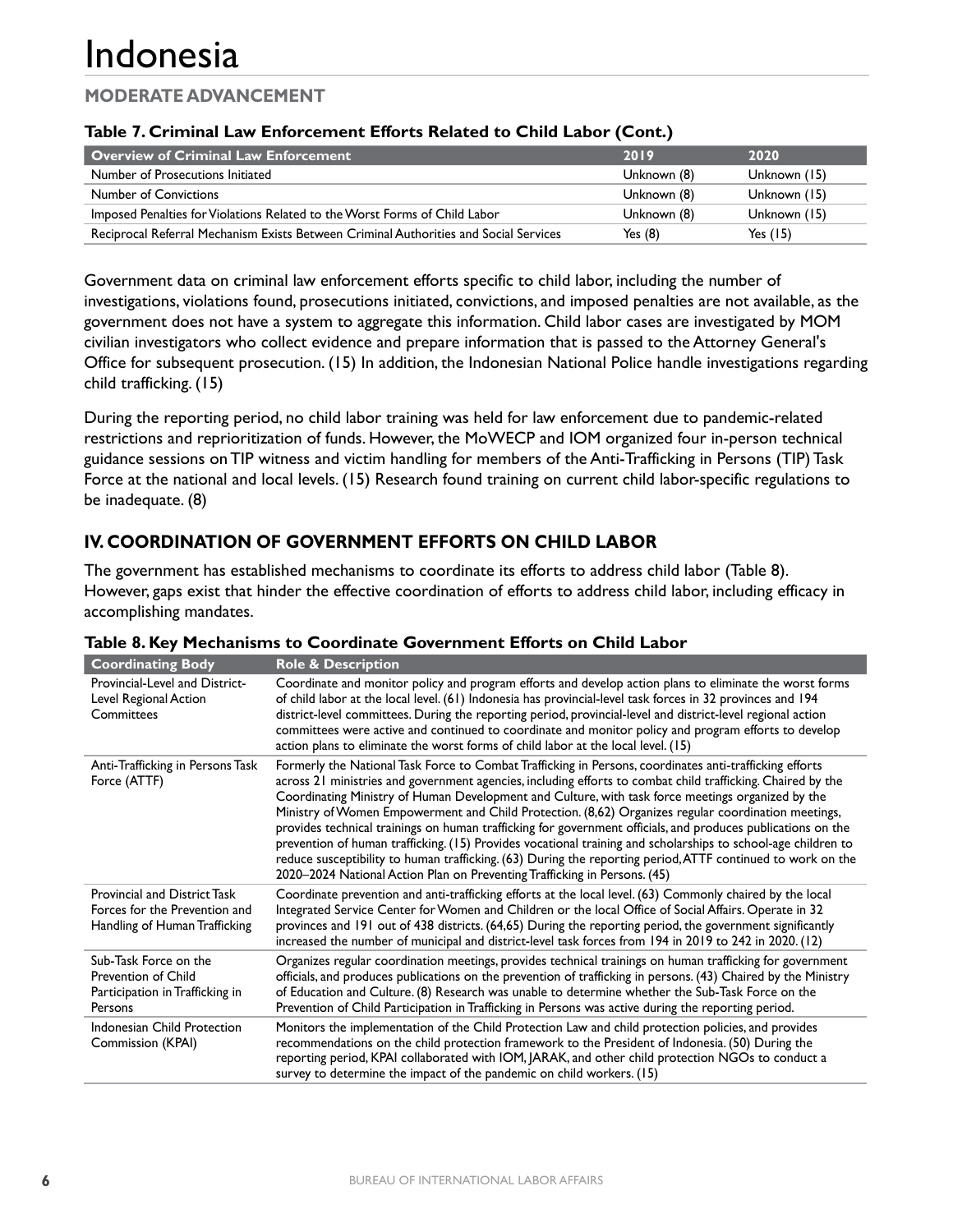Research has indicated that some Provincial and District Task Forces lack sufficient funding and fail to incorporate the ATTF's recommendations into their plans of action to adequately guide efforts to eliminate the trafficking of women and children. (12,26,58)

## **V. GOVERNMENT POLICIES ON CHILD LABOR**

The government has established policies that are consistent with relevant international standards on child labor (Table 9).

#### **Table 9. Key Policies Related to Child Labor**

| <b>Policy</b>                                                                                            | <b>Description</b>                                                                                                                                                                                                                                                                                                                                                                                                                                                                                                                                                                                                                       |
|----------------------------------------------------------------------------------------------------------|------------------------------------------------------------------------------------------------------------------------------------------------------------------------------------------------------------------------------------------------------------------------------------------------------------------------------------------------------------------------------------------------------------------------------------------------------------------------------------------------------------------------------------------------------------------------------------------------------------------------------------------|
| National Plan of Action<br>(NPA) for the Elimination of<br>the Worst Forms of Child<br>Labor (2002-2022) | Provides a policy framework for the elimination of child labor. Specific activities include improving data<br>collection on the worst forms of child labor, increasing awareness raising and advocacy efforts, and formulating<br>regulations and policies to prohibit the worst forms of child labor. (66) Established a program to create a series<br>of industrial zones free of child labor and the National Movement for the Elimination of the Worst Forms<br>of Child Labor. During the reporting period, activities for implementing the NAP were halted to focus on<br>assistance to individuals affected by the pandemic. (15) |
| Roadmap Toward a Child<br>Labor-Free Indonesia in<br>2022 (2014-2022)                                    | Supports implementation of the NPA for the Elimination of the Worst Forms of Child Labor. Aims to<br>mainstream the elimination of the worst forms of child labor into relevant national policies; strengthen<br>coordination between stakeholders at the national, provincial, and district levels; and enhance the capacity of<br>stakeholders to eradicate child labor. (68)                                                                                                                                                                                                                                                          |

‡ The government had other policies that may have addressed child labor issues or had an impact on child labor. (15,25)

## **VI. SOCIAL PROGRAMS TO ADDRESS CHILD LABOR**

In 2020, the government funded and participated in programs that include the goal of eliminating or preventing child labor (Table 10). However, gaps exist in these social programs, including education-related fees for children in school.

| Program                                 | <b>Description</b>                                                                                                                                                                                                                                                                                                                                                                                                                                                                                                                                                                                                                                                                                                                                                                                                                                                                                                                                                                                                                                                                                                                                                                                                                          |
|-----------------------------------------|---------------------------------------------------------------------------------------------------------------------------------------------------------------------------------------------------------------------------------------------------------------------------------------------------------------------------------------------------------------------------------------------------------------------------------------------------------------------------------------------------------------------------------------------------------------------------------------------------------------------------------------------------------------------------------------------------------------------------------------------------------------------------------------------------------------------------------------------------------------------------------------------------------------------------------------------------------------------------------------------------------------------------------------------------------------------------------------------------------------------------------------------------------------------------------------------------------------------------------------------|
| Child Trafficking Services <sup>+</sup> | Provide social rehabilitation and shelter services for child victims of trafficking. Led by Ministry of Social<br>Affairs (MOSA) and other government agencies. (56) While the child trafficking shelters were active during the<br>reporting period, MOSA officials noted that victim identification and referral processes have slowed due to the<br>pandemic, as shelter officials needed to limit interactions with potential victims of human trafficking. (25)                                                                                                                                                                                                                                                                                                                                                                                                                                                                                                                                                                                                                                                                                                                                                                        |
| Cash Transfer Programs†                 | Provide conditional cash transfers to help with formal and informal education opportunities and health<br>expenses for vulnerable groups, including street children, abandoned children and infants, children facing criminal<br>charges, children with disabilities, the poorest families, and child laborers who dropped out of school. Includes<br>Smart Indonesia Program (KIP), a card that provides educational grants to all school-age children whose families<br>have a Family Welfare Card or meet eligibility criteria covering both formal and informal education; Child Social<br>Welfare Program (Program Kesejahteraan Sosial Anak), which provides conditional cash transfers to children; and<br>Family Welfare Card (Kartu Keluarga Sejahtera), which provides a bank account and consolidates all financial<br>assistance programs, including children's education and health funds, for low-income families. (8,43) In 2020, the<br>government provided KIP cards to 18.1 million students from poor families, and allocated \$2.7 million (IDR<br>38.1 billion) to 68,438 street and abandoned children—a significant increase from \$357,142 (IDR 5 billion) for<br>5,000 street and abandoned children in 2019. (15) |
| Education Programs <sup>+</sup>         | Block Grants for Schools (Bantuan Operasional Sekolah) grant program compensates schools for the loss<br>of income from waiving school fees for poor and vulnerable children in primary, junior secondary, and<br>senior high schools. (43) Minimum Service Standards of Basic Education Program improves access to<br>quality public education by limiting the distance of primary and junior secondary schools from children's<br>households, specifying minimum teacher-student ratios, and identifying minimum teacher education<br>qualifications. (69) Community Learning Centers provide education for children of palm oil workers. (56,65,70)<br>Reducing Child Labor to Support the Family Hope Program provides special education services to prepare<br>children who dropped out of school to work so they can return to school, and aims to reduce child labor<br>among targeted households. (8,43) In 2020, the government allocated \$3.87 billion (IDR 54.2 trillion) to the<br>Block Grants for Schools fund. The government also removed 9,000 from child labor and subsequently enrolled<br>them in school through the Family Hope Program, meeting the goal set by the Minister of Labor. (15,71,72)                    |

|  |  |  |  |  | Table 10. Key Social Programs to Address Child Labor |
|--|--|--|--|--|------------------------------------------------------|
|--|--|--|--|--|------------------------------------------------------|

† Program is funded by the Government of Indonesia.

‡ The government had other social programs that may have included the goal of eliminating or preventing child labor. (15,19,73)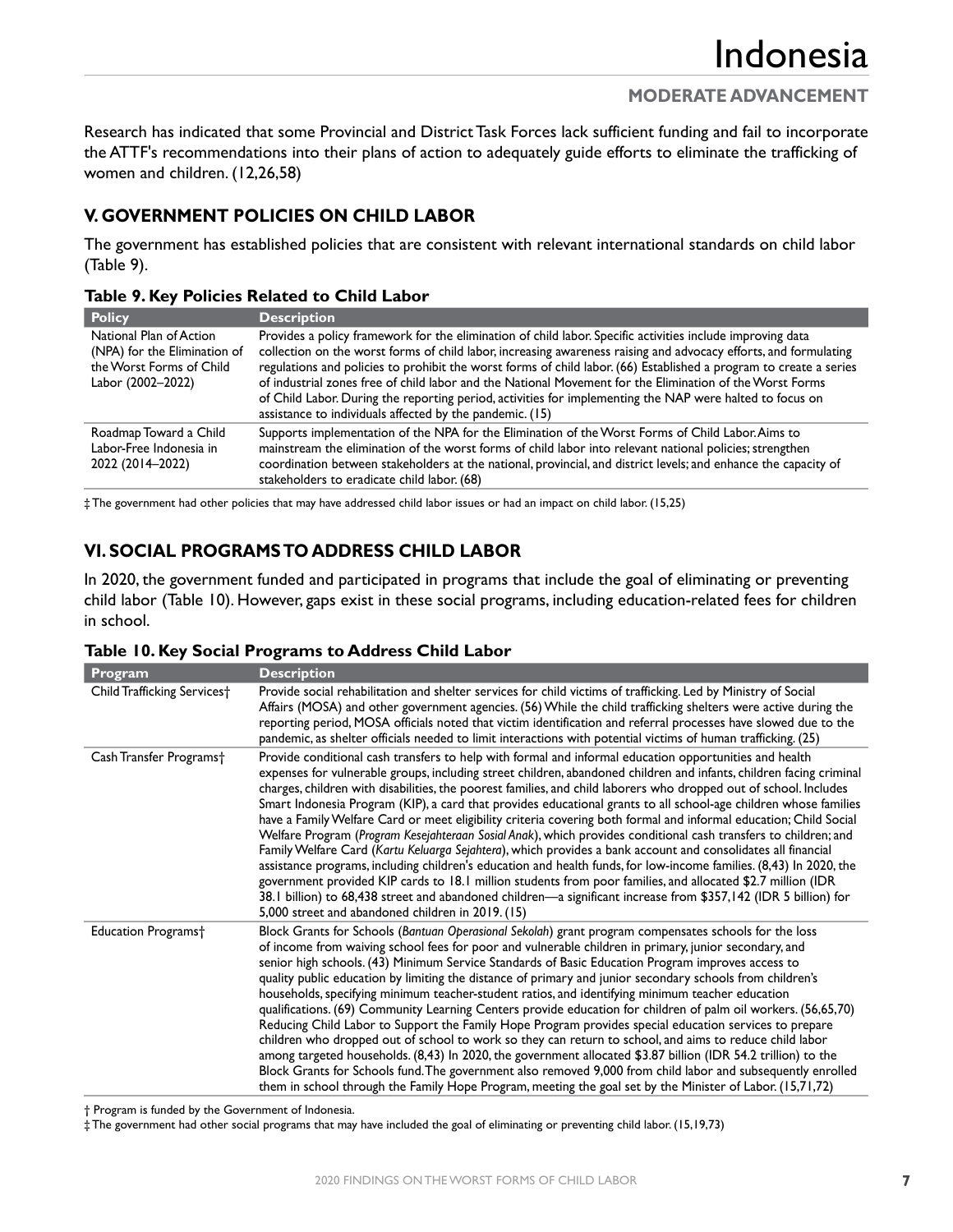## **MODERATE ADVANCEMENT**

Due to the pandemic, the government directed financial resources for social assistance to families in extreme hardship. In 2020, 96.8 million Indonesians received the Indonesia Health Card for those who live below the food poverty line and struggle to meet basic needs. (15)

In June 2020, the ILO, in collaboration with the Ministry of National Development Planning, MOM, and JARAK, organized a webinar on the "Challenges and Strategies to Collectively and Sustainably Combat Child Labor." The webinar was attended by 400 participants across Indonesia, who received updates on the pandemic and its impact on child labor in Indonesia. (15)

## **VII. SUGGESTED GOVERNMENT ACTIONS TO ELIMINATE CHILD LABOR**

Based on the reporting above, suggested actions are identified that would advance the elimination of child labor in Indonesia (Table 11).

| Area            | <b>Suggested Action</b>                                                                                                                                                                                                                                                         | Year(s)<br><b>Suggested</b> |
|-----------------|---------------------------------------------------------------------------------------------------------------------------------------------------------------------------------------------------------------------------------------------------------------------------------|-----------------------------|
| Legal Framework | Ensure that threats, the use of force, and coercion do not need to be established for the crime of<br>child trafficking.                                                                                                                                                        | $2018 - 2020$               |
|                 | Ensure that the hazardous occupations and activities prohibited for children are comprehensive and<br>include sectors in which child labor is known to occur, including jockeying in horse racing, in which<br>there is evidence that children are exposed to physical dangers. | $2019 - 2020$               |
|                 | Ensure that the law's light work provisions specify the activities the activities in which light work may<br>be permitted.                                                                                                                                                      | 2020                        |
|                 | Establish by law free basic public education by removing provisions that permit schools to charge<br>fees.                                                                                                                                                                      | 2020                        |
| Enforcement     | Ensure that labor inspectors have authority to inspect the informal sector, including private farms and<br>homes, for child labor violations.                                                                                                                                   | $2018 - 2020$               |
|                 | Ensure that labor inspectorate funding is sufficient to cover infrastructure, transportation, and fuel<br>requirements to enable labor inspectors to carry out inspections.                                                                                                     | $2018 - 2020$               |
|                 | Significantly increase the number of labor inspectors to meet the ILO's technical advice to provide<br>adequate coverage of the workforce.                                                                                                                                      | $2010 - 2020$               |
|                 | Ensure that all labor law and criminal law enforcement personnel receive adequate training on child<br>labor regulations, including refresher trainings for labor inspectors.                                                                                                   | $2017 - 2020$               |
|                 | Publish criminal law enforcement information, including the number of investigations conducted,<br>violations found, prosecutions initiated, convictions, and imposed penalties for crimes relating to child<br>labor, including its worst forms.                               | $2009 - 2020$               |
| Coordination    | Ensure that all coordinating bodies are able to carry out their intended mandates.                                                                                                                                                                                              | 2020                        |
|                 | Sufficiently fund Provincial and District Task Forces and require them to incorporate the<br>recommendations of the Anti-Trafficking in Persons Task Force into their plans of action on the<br>elimination of trafficking of women and children.                               | $2016 - 2020$               |
| Social Programs | Collect and publish prevalence data on child laborers ages 5 through 10.                                                                                                                                                                                                        | $2019 - 2020$               |
|                 | Conduct research to determine the types of activities carried out by children, including in<br>construction and street work sectors, to inform social policies and programs.                                                                                                    | $2014 - 2020$               |
|                 | Enhance efforts to eliminate barriers to education, including removing school-related fees for basic<br>education and ensuring that all children are able to obtain a government-issued student identification<br>number so they can attend school.                             | $2016 - 2020$               |

#### **Table 11. Suggested Government Actions to Eliminate Child Labor**

#### **REFERENCES**

- 1 Human Rights Watch. "The Harvest is in My Blood": Hazardous Child Labor in Tobacco Farming in Indonesia. May 24, 2016. [https://www.hrw.org/report/2016/05/24/harvest-my-blood/hazardous](https://www.hrw.org/report/2016/05/24/harvest-my-blood/hazardous-child-labor-tobacco-farming-indonesia)[child-labor-tobacco-farming-indonesia](https://www.hrw.org/report/2016/05/24/harvest-my-blood/hazardous-child-labor-tobacco-farming-indonesia)
- 2 Amnesty International. The Great Palm Oil Scandal. Labour Abuses Behind Big Brand Names. 2016. [https://www.amnesty.org/download/Documents/](https://www.amnesty.org/download/Documents/ASA2152432016ENGLISH.PDF) [ASA2152432016ENGLISH.PDF](https://www.amnesty.org/download/Documents/ASA2152432016ENGLISH.PDF)
- 3 Winn, Patrick. The world is ignoring one of cheap oil's biggest victims. Public Radio International, December 12, 2016. [https://www.pri.org/stories/2016-12-12/world-ignoring-one-cheap-oil-s](https://www.pri.org/stories/2016-12-12/world-ignoring-one-cheap-oil-s-biggest-victims)[biggest-victims](https://www.pri.org/stories/2016-12-12/world-ignoring-one-cheap-oil-s-biggest-victims)
- ECPAT Indonesia. Offenders on the Move: Global Study on Sexual Exploitation of Children in Travel and Tourism. June 2016. [https://www.ecpat.org/wp-content/uploads/2019/06/Offenders-on-the](https://www.ecpat.org/wp-content/uploads/2019/06/Offenders-on-the-move-Global-Study-on-the-Sexual-Exploitation-of-Children-in-Travel-and-Tourism.pdf)[move-Global-Study-on-the-Sexual-Exploitation-of-Children-in-Travel](https://www.ecpat.org/wp-content/uploads/2019/06/Offenders-on-the-move-Global-Study-on-the-Sexual-Exploitation-of-Children-in-Travel-and-Tourism.pdf)[and-Tourism.pdf](https://www.ecpat.org/wp-content/uploads/2019/06/Offenders-on-the-move-Global-Study-on-the-Sexual-Exploitation-of-Children-in-Travel-and-Tourism.pdf)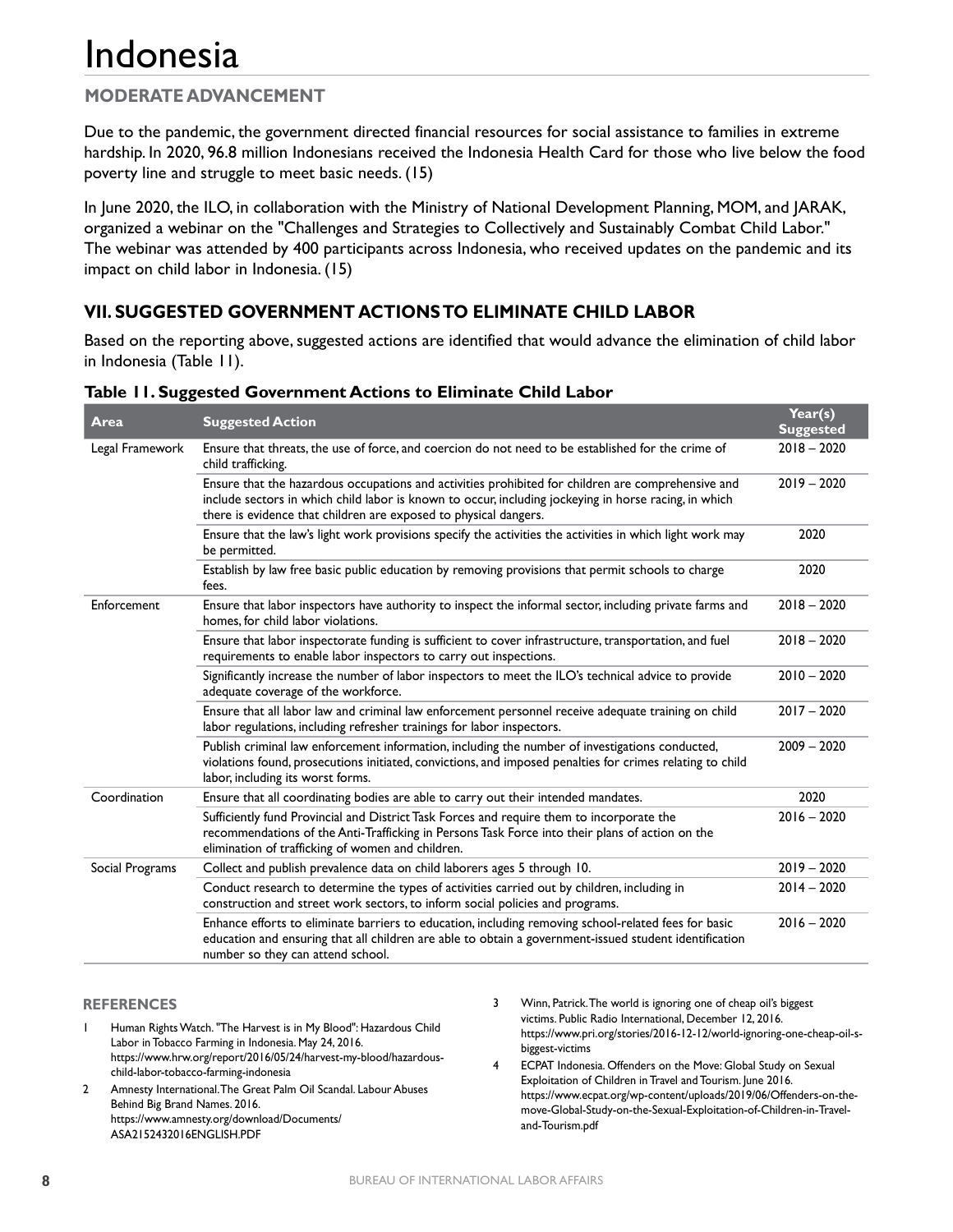### **MODERATE ADVANCEMENT**

- 5 Lamb, Kate. 'I've been sick in the chest': Tobacco fields take toll on Indonesian children. The Guardian. June 26, 2018. [https://www.theguardian.com/world/2018/jun/26/tobacco-indonesia](https://www.theguardian.com/world/2018/jun/26/tobacco-indonesia-child-labour-harvest)[child-labour-harvest](https://www.theguardian.com/world/2018/jun/26/tobacco-indonesia-child-labour-harvest)
- 6 UNICEF. Palm Oil and Children in Indonesia: Exploring the Sector's Impact on Children's Rights. 2016. [https://www.unicef.org/indonesia/sites/unicef.org.indonesia/files/2019-09/](https://www.unicef.org/indonesia/sites/unicef.org.indonesia/files/2019-09/palm-oil-and-children-in-indonesia.pdf) [palm-oil-and-children-in-indonesia.pdf](https://www.unicef.org/indonesia/sites/unicef.org.indonesia/files/2019-09/palm-oil-and-children-in-indonesia.pdf)
- 7 Teo, Angie, and Kanupriya Kapoor. Indonesia launches fresh crackdown on child exploitation. Reuters, April 7, 2016. [https://www.reuters.com/article/us-indonesia-crime-children/indonesia](https://www.reuters.com/article/us-indonesia-crime-children/indonesia-launches-fresh-crackdown-on-child-exploitation-idUSKCN0X40LH)[launches-fresh-crackdown-on-child-exploitation-idUSKCN0X40LH](https://www.reuters.com/article/us-indonesia-crime-children/indonesia-launches-fresh-crackdown-on-child-exploitation-idUSKCN0X40LH)
- 8 U.S. Embassy- Jakarta. Reporting. January 28, 2020.
- 9 ILO CEACR. Observation concerning Worst Forms of Child Labour Convention 1999 (No. 182) Indonesia (ratification: 2000). 2019. Source on file.
- 10 U.S. Embassy- Jakarta. Reporting. March 25, 2020.
- 11 The Jakarta Post. Interpol, FBI to help investigate pedophile group. March 16, 2017.
	- [http://www.thejakartapost.com/news/2017/03/16/interpol-fbi-to-help](http://www.thejakartapost.com/news/2017/03/16/interpol-fbi-to-help-investigate-pedophile-group.html)[investigate-pedophile-group.html](http://www.thejakartapost.com/news/2017/03/16/interpol-fbi-to-help-investigate-pedophile-group.html)
- 12 U.S. Department of State. Trafficking in Persons Report- 2020: Indonesia. Washington, DC, June 16, 2020. [https://www.state.gov/reports/2020-trafficking-in-persons-report/](https://www.state.gov/reports/2020-trafficking-in-persons-report/indonesia/) [indonesia/](https://www.state.gov/reports/2020-trafficking-in-persons-report/indonesia/)
- 13 UNESCO Institute for Statistics. Gross intake ratio to the last grade of primary education, both sexes (%). Accessed March 3, 2021. For more information, please see "Children's Work and Education Statistics: Sources and Definitions" in the Reference Materials section of this report.
	- [http://data.uis.unesco.org/.](http://data.uis.unesco.org/)
- 14 ILO Analysis of Child Economic Activity and School Attendance Statistics from National Household or Child Labor Surveys. Original data from National Labor Force Survey (Sakernas), 2010. Analysis received March 2021. Please see "Children's Work and Education Statistics: Sources and Definitions" in the Reference Materials section of this report.
- 15 U.S. Embassy- Jakarta. Reporting. January 22, 2021.
- 16 Gottwald, Eric. Certifying Exploitation: Why "Sustainable" Palm Oil Production is Failing Workers. New Labor Forum, 2018. Source on file.
- 17 Mason, Margie, and Robin McDowell. Palm oil labor abuses linked to world's top brands, banks. Associated Press, September 24, 2020. [https://apnews.com/article/virus-outbreak-only-on-ap-indonesia](https://apnews.com/article/virus-outbreak-only-on-ap-indonesia-financial-markets-malaysia-7b634596270cc6aa7578a062a30423bb)[financial-markets-malaysia-7b634596270cc6aa7578a062a30423bb](https://apnews.com/article/virus-outbreak-only-on-ap-indonesia-financial-markets-malaysia-7b634596270cc6aa7578a062a30423bb)
- 18 Mason, Margie, and Robin McDowell. Rape, abuses in palm oil fields linked to top beauty brands. Associated Press, November 24, 2020. [https://apnews.com/article/palm-oil-abuse-investigation-cosmetics-2a209](https://apnews.com/article/palm-oil-abuse-investigation-cosmetics-2a209d60c42bf0e8fcc6f8ea6daa11c7) [d60c42bf0e8fcc6f8ea6daa11c7](https://apnews.com/article/palm-oil-abuse-investigation-cosmetics-2a209d60c42bf0e8fcc6f8ea6daa11c7)
- 19 U.S. Embassy- Jakarta. Reporting. January 16, 2018.
- 20 U.S. Embassy- Jakarta. Reporting. January 17, 2017.
- 21 Transnational Palm Oil Labour Solidarity. Labour Rights Violation in the Global Supply Chain of the Palm Oil Industry. November 25, 2020. [https://palmoillabour.network/labour-rights-violation-in-the-global](https://palmoillabour.network/labour-rights-violation-in-the-global-supply-chain-of-the-palm-oil-industry-2/)[supply-chain-of-the-palm-oil-industry-2/](https://palmoillabour.network/labour-rights-violation-in-the-global-supply-chain-of-the-palm-oil-industry-2/)
- 22 Mason, Margie, and Robin McDowell. Child labor in palm oil industry tied to Girl Scout cookies. Associated Press, December 29, 2020. [https://apnews.com/article/palm-oil-forests-indonesia-scouts-83b0](https://apnews.com/article/palm-oil-forests-indonesia-scouts-83b01f2789e9489569960da63b2741c4?utm_source=Twitter&utm_medium=AP&utm_campaign=SocialFlow&fbclid=IwAR2uNLgXdj8owo3aj6rFIQrCTQg5pBRPMhfkL_mwfRe2xNs2Y1aeEV9Hnvs) [1f2789e9489569960da63b2741c4?utm\\_source=Twitter&utm\\_](https://apnews.com/article/palm-oil-forests-indonesia-scouts-83b01f2789e9489569960da63b2741c4?utm_source=Twitter&utm_medium=AP&utm_campaign=SocialFlow&fbclid=IwAR2uNLgXdj8owo3aj6rFIQrCTQg5pBRPMhfkL_mwfRe2xNs2Y1aeEV9Hnvs) [medium=AP&utm\\_campaign=SocialFlow&fbclid=IwAR2uNLg](https://apnews.com/article/palm-oil-forests-indonesia-scouts-83b01f2789e9489569960da63b2741c4?utm_source=Twitter&utm_medium=AP&utm_campaign=SocialFlow&fbclid=IwAR2uNLgXdj8owo3aj6rFIQrCTQg5pBRPMhfkL_mwfRe2xNs2Y1aeEV9Hnvs)  [Xdj8owo3aj6rFIQrCTQg5pBRPMhfkL\\_mwfRe2xNs2Y1aeEV9Hnvs](https://apnews.com/article/palm-oil-forests-indonesia-scouts-83b01f2789e9489569960da63b2741c4?utm_source=Twitter&utm_medium=AP&utm_campaign=SocialFlow&fbclid=IwAR2uNLgXdj8owo3aj6rFIQrCTQg5pBRPMhfkL_mwfRe2xNs2Y1aeEV9Hnvs)
- 23 IOM. Report on Human Trafficking, Forced Labour and Fisheries Crime in the Indonesian Fishing Industry. 2016. https://pure.coventry.ac.uk/ws/portalfiles/portal/4074065/IUUreport\_ IOM\_KKP\_Coventry\_ENG.pdf
- 24 UN Committee on the Protection of the Rights of All Migrant Workers and Members of their Families. Concluding observations on the initial report of Indonesia, CMW/C/IDN/CO/1. October 19, 2017. [http://tbinternet.ohchr.org/\\_layouts/treatybodyexternal/Download.](http://tbinternet.ohchr.org/_layouts/treatybodyexternal/Download.aspx?symbolno=CMW/C/IDN/CO/1&Lang=en) [aspx?symbolno=CMW/C/IDN/CO/1&Lang=en](http://tbinternet.ohchr.org/_layouts/treatybodyexternal/Download.aspx?symbolno=CMW/C/IDN/CO/1&Lang=en)
- 25 U.S. Embassy- Jakarta. Reporting. February 24, 2021.
- 26 U.S. Embassy- Jakarta official. E-mail communication to USDOL official. March 9, 2016.
- 27 Putri, Restidia, and Richard C. Paddock. Out of Sixth Grade, and Straight to the Factory She Died In. New York Times. October 30, 2017. [https://www.nytimes.com/2017/10/30/world/asia/indonesia-fireworks](https://www.nytimes.com/2017/10/30/world/asia/indonesia-fireworks-fire-underage.html)[fire-underage.html](https://www.nytimes.com/2017/10/30/world/asia/indonesia-fireworks-fire-underage.html)
- 28 Hawley, Samantha. Tanzil was paid just \$6 a day to work in a fireworks factory which became an inferno. Australian Broadcasting Corporation, November 18, 2017. [http://www.abc.net.au/news/2017-11-18/jakarta-factory-fire-shines-light](http://www.abc.net.au/news/2017-11-18/jakarta-factory-fire-shines-light-on-unsafe-workers-conditions/9157262)[on-unsafe-workers-conditions/9157262](http://www.abc.net.au/news/2017-11-18/jakarta-factory-fire-shines-light-on-unsafe-workers-conditions/9157262)
- 29 The Jakarta Post. Children struggle to survive on Jakarta's streets. April 2, 2016. [http://www.thejakartapost.com/news/2016/04/02/children-struggle](http://www.thejakartapost.com/news/2016/04/02/children-struggle-survive-jakarta-s-streets.html)[survive-jakarta-s-streets.html](http://www.thejakartapost.com/news/2016/04/02/children-struggle-survive-jakarta-s-streets.html)
- 30 Channel News Asia. Get Real: Forced to ride Indonesia's child jockeys. Channel News Asia, June 5, 2016. <https://www.youtube.com/watch?v=jZJgTkM1w1g>
- Noren, Nicole, and Van Zeller, Mariana. The world of Sumbawa's child jockeys. ESPN.com, June 7, 2019. [https://www.espn.com/horse-racing/story/\\_/id/26788616/the-world](https://www.espn.com/horse-racing/story/_/id/26788616/the-world-sumbawa-child-jockeys)[sumbawa-child-jockeys](https://www.espn.com/horse-racing/story/_/id/26788616/the-world-sumbawa-child-jockeys)
- 32 Dean, Adam. For Indonesia's Child Jockeys, Time to Retire at 10, After 5 Years of Racing. The New York Times, August 24, 2019. [https://www.nytimes.com/2019/08/24/world/asia/indonesia-sumbawa](https://www.nytimes.com/2019/08/24/world/asia/indonesia-sumbawa-child-jockeys-horse-racing.html)[child-jockeys-horse-racing.html](https://www.nytimes.com/2019/08/24/world/asia/indonesia-sumbawa-child-jockeys-horse-racing.html)
- 33 The Jakarta Post. Don't fall for child beggar scam, officials warn following syndicate crackdown. March 27, 2016. [http://www.thejakartapost.com/news/2016/03/27/dont-fall-child-beggar](http://www.thejakartapost.com/news/2016/03/27/dont-fall-child-beggar-scam-officials-warn-following-syndicate-crackdown.html)[scam-officials-warn-following-syndicate-crackdown.html](http://www.thejakartapost.com/news/2016/03/27/dont-fall-child-beggar-scam-officials-warn-following-syndicate-crackdown.html)
- 34 The Jakarta Post. Greater Jakarta: Children rented out, forced to beg. March 26, 2016. [http://www.thejakartapost.com/news/2016/03/26/greater-jakarta](http://www.thejakartapost.com/news/2016/03/26/greater-jakarta-children-rented-out-forced-beg.html)[children-rented-out-forced-beg.html](http://www.thejakartapost.com/news/2016/03/26/greater-jakarta-children-rented-out-forced-beg.html)
- 35 Government of Indonesia. Kementerian Pemberdayaan Perempuan Dan Perlindungan Anak. Profil Anak Indonesia 2019. 2019. [https://www.kemenpppa.go.id/lib/uploads/slider/e56dc-15242-profil](https://www.kemenpppa.go.id/lib/uploads/slider/e56dc-15242-profil-anak-indonesia_-2019.pdf)[anak-indonesia\\_-2019.pdf](https://www.kemenpppa.go.id/lib/uploads/slider/e56dc-15242-profil-anak-indonesia_-2019.pdf)
- 36 Komisi Perlindungan Anak Indonesia (KPAI). Expose Hasil Pengawasan Pekerja Anak TA 2020 di 9 Prov, 20 Kota/Kab. Jakarta: November 11, 2020.

[https://www.kpai.go.id/publikasi/expose-hasil-pengawasan-pekerja-anak](https://www.kpai.go.id/publikasi/expose-hasil-pengawasan-pekerja-anak-ta-2020-di-9-prov-20-kota-kab.)[ta-2020-di-9-prov-20-kota-kab.](https://www.kpai.go.id/publikasi/expose-hasil-pengawasan-pekerja-anak-ta-2020-di-9-prov-20-kota-kab.)

- 37 Human Rights Watch. World Report 2018: Indonesia. January 16, 2018. <https://www.hrw.org/world-report/2018/country-chapters/indonesia>
- 38 Wurth, Margaret. Did a Child Get Sick Farming the Tobacco in Your Cigarette? Human Rights Watch. February 9, 2017. [https://www.hrw.org/](https://www.hrw.org/news/2017/02/09/did-child-get-sick-farming-tobacco-your-cigarette) [news/2017/02/09/did-child-get-sick-farming-tobacco-your-cigarette](https://www.hrw.org/news/2017/02/09/did-child-get-sick-farming-tobacco-your-cigarette)
- 39 Rainforest Action Network. The Human Cost of Conflict Palm Oil – Indofood: PepsiCo's Hidden Link to Worker Exploitation in Indonesia. 2016. [https://www.ran.org/publications/conflict\\_palm\\_oil\\_the\\_human\\_cost\\_](https://www.ran.org/publications/conflict_palm_oil_the_human_cost_of_conflict_palm_oil) of conflict palm oil
- U.S. Embassy- Jakarta official. E-mail communication to USDOL official. June 26, 2019.
- Government of Indonesia. National Education System Act, No. 20. Enacted: 2003. Source on file.